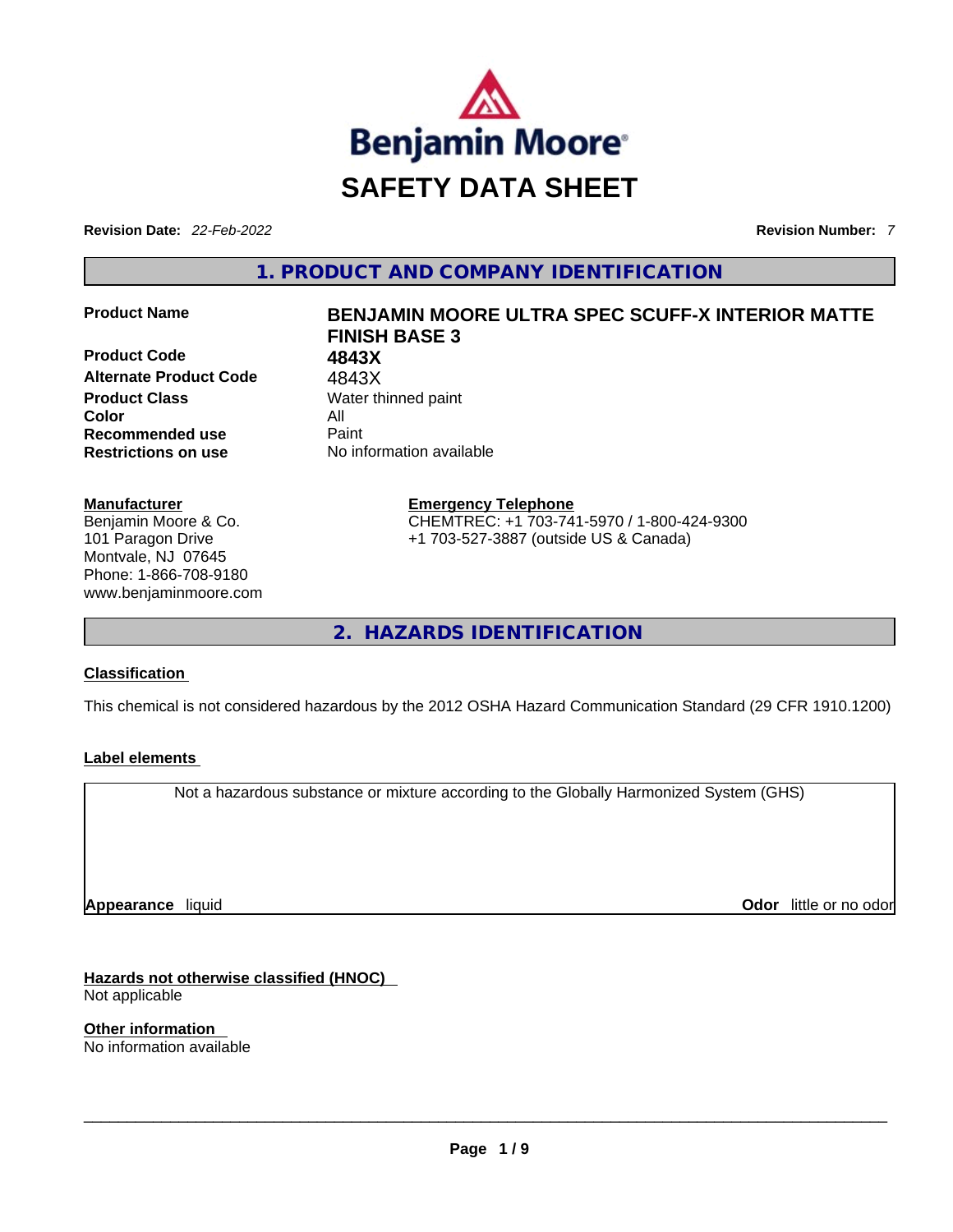**WARNING:** This product contains isothiazolinone compounds at levels of <0.1%. These substances are biocides commonly found in most paints and a variety of personal care products as a preservative. Certain individuals may be sensitive or allergic to these substances, even at low levels.

# **3. COMPOSITION INFORMATION ON COMPONENTS**

| <b>Chemical name</b>                                                         | CAS No.    | Weight-%    |
|------------------------------------------------------------------------------|------------|-------------|
| Titanium dioxide                                                             | 13463-67-7 | - 5         |
| Propanoic acid, 2-methyl-, monoester with<br>2,2,4-trimethyl-1,3-pentanediol | 25265-77-4 | l - 5       |
| Sodium C14-C16 olefin sulfonate                                              | 68439-57-6 | $0.1 - 0.5$ |

|                                                  | 4. FIRST AID MEASURES                                                                                    |
|--------------------------------------------------|----------------------------------------------------------------------------------------------------------|
| <b>General Advice</b>                            | No hazards which require special first aid measures.                                                     |
| <b>Eye Contact</b>                               | Rinse thoroughly with plenty of water for at least 15 minutes and consult a<br>physician.                |
| <b>Skin Contact</b>                              | Wash off immediately with soap and plenty of water while removing all<br>contaminated clothes and shoes. |
| <b>Inhalation</b>                                | Move to fresh air. If symptoms persist, call a physician.                                                |
| Ingestion                                        | Clean mouth with water and afterwards drink plenty of water. Consult a physician<br>if necessary.        |
| <b>Most Important</b><br><b>Symptoms/Effects</b> | None known.                                                                                              |
| <b>Notes To Physician</b>                        | Treat symptomatically.                                                                                   |
|                                                  | 5. FIRE-FIGHTING MEASURES                                                                                |

| <b>Suitable Extinguishing Media</b>                   | Use extinguishing measures that are appropriate to local<br>circumstances and the surrounding environment.                                   |
|-------------------------------------------------------|----------------------------------------------------------------------------------------------------------------------------------------------|
| Protective equipment and precautions for firefighters | As in any fire, wear self-contained breathing apparatus<br>pressure-demand, MSHA/NIOSH (approved or equivalent)<br>and full protective gear. |
| <b>Specific Hazards Arising From The Chemical</b>     | Closed containers may rupture if exposed to fire or<br>extreme heat.                                                                         |
| Sensitivity to mechanical impact                      | No                                                                                                                                           |
| Sensitivity to static discharge                       | No.                                                                                                                                          |
| <b>Flash Point Data</b><br>Flash point (°F)           | Not applicable                                                                                                                               |
|                                                       |                                                                                                                                              |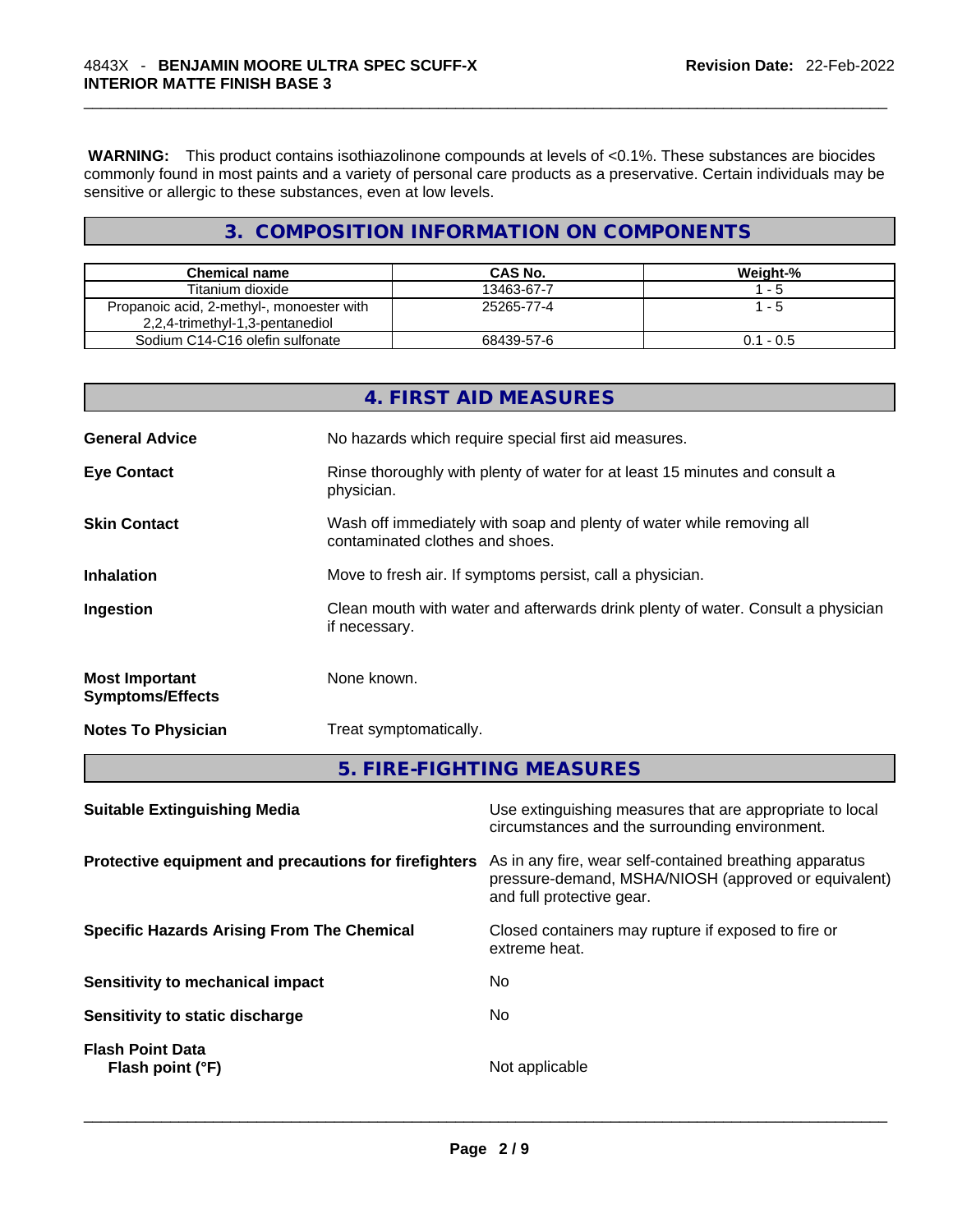| <b>Method</b>                         | Flash Point (°C)                                              |                 | Not applicable<br>Not applicable |                                |
|---------------------------------------|---------------------------------------------------------------|-----------------|----------------------------------|--------------------------------|
|                                       | <b>Flammability Limits In Air</b>                             |                 |                                  |                                |
|                                       | Lower flammability limit:<br><b>Upper flammability limit:</b> |                 | Not applicable<br>Not applicable |                                |
| <b>NFPA</b>                           | Health: 1                                                     | Flammability: 0 | <b>Instability: 0</b>            | <b>Special:</b> Not Applicable |
| <b>NFPA Legend</b><br>0 Not Hozordoug |                                                               |                 |                                  |                                |

- 0 Not Hazardous
- 1 Slightly
- 2 Moderate
- 3 High
- 4 Severe

*The ratings assigned are only suggested ratings, the contractor/employer has ultimate responsibilities for NFPA ratings where this system is used.* 

*Additional information regarding the NFPA rating system is available from the National Fire Protection Agency (NFPA) at www.nfpa.org.* 

|                                  | <b>6. ACCIDENTAL RELEASE MEASURES</b>                                                                                                                                            |
|----------------------------------|----------------------------------------------------------------------------------------------------------------------------------------------------------------------------------|
| <b>Personal Precautions</b>      | Avoid contact with skin, eyes and clothing. Ensure adequate ventilation.                                                                                                         |
| <b>Other Information</b>         | Prevent further leakage or spillage if safe to do so.                                                                                                                            |
| <b>Environmental precautions</b> | See Section 12 for additional Ecological Information.                                                                                                                            |
| <b>Methods for Cleaning Up</b>   | Soak up with inert absorbent material. Sweep up and shovel into suitable<br>containers for disposal.                                                                             |
|                                  | 7. HANDLING AND STORAGE                                                                                                                                                          |
| <b>Handling</b>                  | Avoid contact with skin, eyes and clothing. Avoid breathing vapors, spray mists or<br>sanding dust. In case of insufficient ventilation, wear suitable respiratory<br>equipment. |
| <b>Storage</b>                   | Keep container tightly closed. Keep out of the reach of children.                                                                                                                |
| <b>Incompatible Materials</b>    | No information available                                                                                                                                                         |
|                                  |                                                                                                                                                                                  |

# **8. EXPOSURE CONTROLS/PERSONAL PROTECTION**

#### **Exposure Limits**

| $  -$<br>------<br>шьаг<br>панк                   | . .                | <b>DEI</b><br>$\mathbf{r}$<br>-- |
|---------------------------------------------------|--------------------|----------------------------------|
| --<br>∣ita<br>$\sim$<br>≧dioxide ^<br>יי<br>,,,,, | TWA.<br>171<br>. . | ' WL                             |

#### **Legend**

ACGIH - American Conference of Governmental Industrial Hygienists Exposure Limits OSHA - Occupational Safety & Health Administration Exposure Limits N/E - Not Established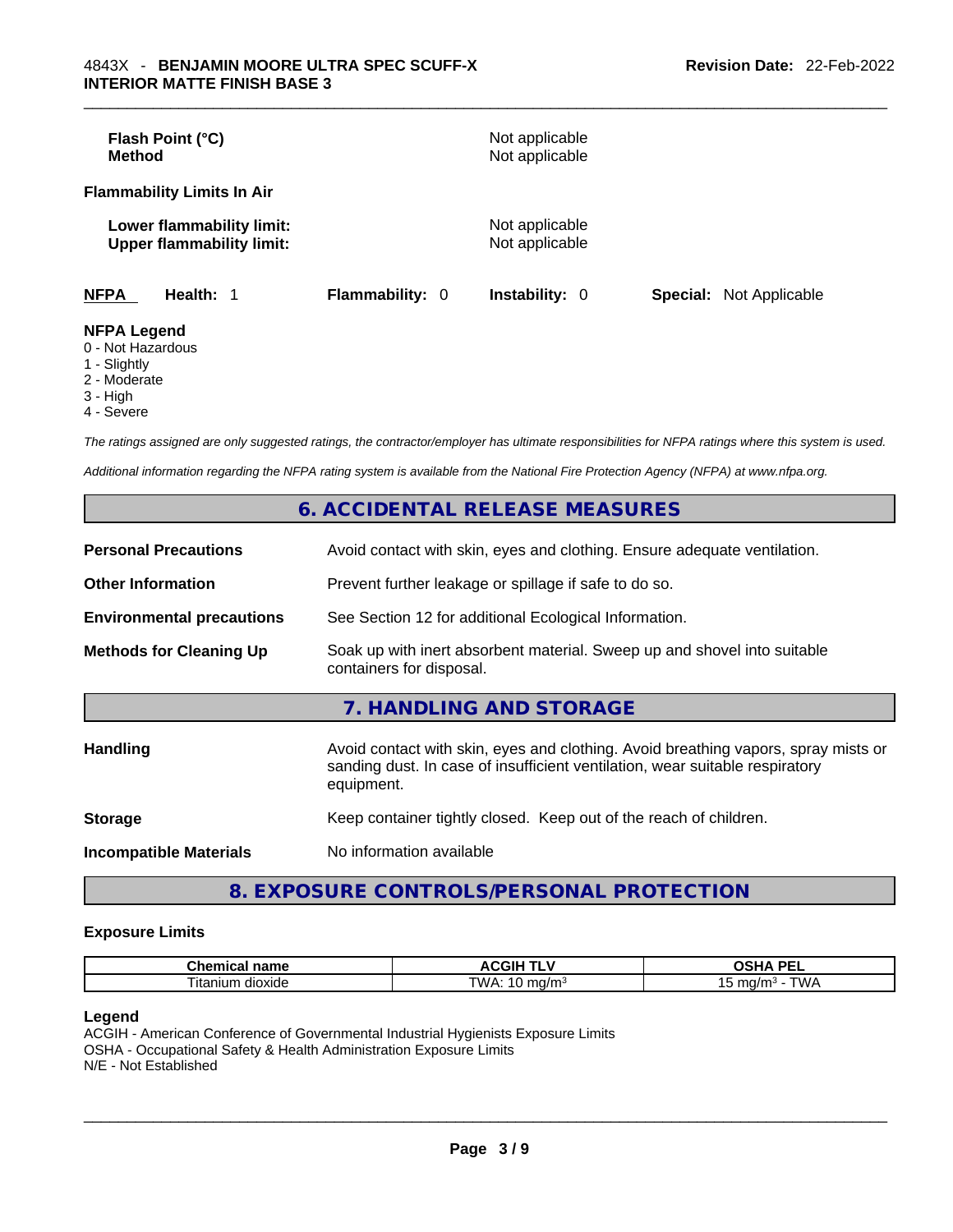| <b>Engineering Measures</b>          | Ensure adequate ventilation, especially in confined areas.                                                                          |  |  |
|--------------------------------------|-------------------------------------------------------------------------------------------------------------------------------------|--|--|
| <b>Personal Protective Equipment</b> |                                                                                                                                     |  |  |
| <b>Eye/Face Protection</b>           | Safety glasses with side-shields.                                                                                                   |  |  |
| <b>Skin Protection</b>               | Protective gloves and impervious clothing.                                                                                          |  |  |
| <b>Respiratory Protection</b>        | In case of insufficient ventilation wear suitable respiratory equipment.                                                            |  |  |
| <b>Hygiene Measures</b>              | Avoid contact with skin, eyes and clothing. Remove and wash contaminated<br>clothing before re-use. Wash thoroughly after handling. |  |  |

### **9. PHYSICAL AND CHEMICAL PROPERTIES**

| Appearance                           | liquid                   |
|--------------------------------------|--------------------------|
| Odor                                 | little or no odor        |
| <b>Odor Threshold</b>                | No information available |
| Density (Ibs/gal)                    | $8.75 - 8.85$            |
| <b>Specific Gravity</b>              | $1.05 - 1.07$            |
| рH                                   | No information available |
| <b>Viscosity (cps)</b>               | No information available |
| Solubility(ies)                      | No information available |
| <b>Water solubility</b>              | No information available |
| <b>Evaporation Rate</b>              | No information available |
| Vapor pressure                       | No information available |
| <b>Vapor density</b>                 | No information available |
| Wt. % Solids                         | $35 - 45$                |
| Vol. % Solids                        | $35 - 45$                |
| Wt. % Volatiles                      | $55 - 65$                |
| Vol. % Volatiles                     | $55 - 65$                |
| <b>VOC Regulatory Limit (g/L)</b>    | < 100                    |
| <b>Boiling Point (°F)</b>            | 212                      |
| <b>Boiling Point (°C)</b>            | 100                      |
| Freezing point (°F)                  | 32                       |
| <b>Freezing Point (°C)</b>           | 0                        |
| Flash point (°F)                     | Not applicable           |
| Flash Point (°C)                     | Not applicable           |
| <b>Method</b>                        | Not applicable           |
| <b>Flammability (solid, gas)</b>     | Not applicable           |
| <b>Upper flammability limit:</b>     | Not applicable           |
| Lower flammability limit:            | Not applicable           |
| <b>Autoignition Temperature (°F)</b> | No information available |
| <b>Autoignition Temperature (°C)</b> | No information available |
| Decomposition Temperature (°F)       | No information available |
| Decomposition Temperature (°C)       | No information available |
| <b>Partition coefficient</b>         | No information available |

## **10. STABILITY AND REACTIVITY**

**Reactivity Not Applicable Not Applicable** 

**Chemical Stability Stable under normal conditions.** Stable under normal conditions.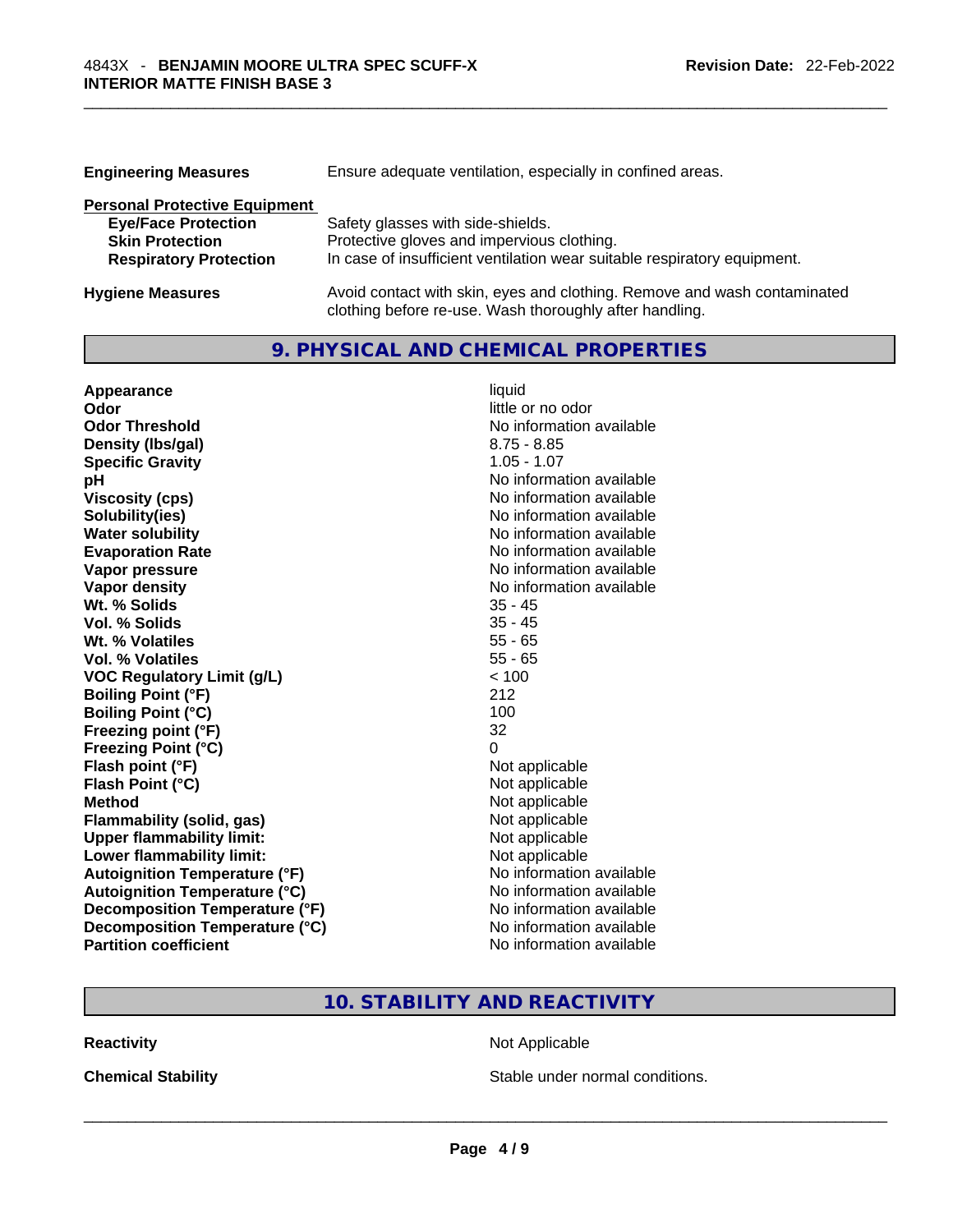| <b>Conditions to avoid</b>                                                                                                                                                                                                                                                                                                                                                     | Prevent from freezing.                                                                                                                                                                                                                                                                                                                                                                                                                                                                                                                                                           |
|--------------------------------------------------------------------------------------------------------------------------------------------------------------------------------------------------------------------------------------------------------------------------------------------------------------------------------------------------------------------------------|----------------------------------------------------------------------------------------------------------------------------------------------------------------------------------------------------------------------------------------------------------------------------------------------------------------------------------------------------------------------------------------------------------------------------------------------------------------------------------------------------------------------------------------------------------------------------------|
| <b>Incompatible Materials</b>                                                                                                                                                                                                                                                                                                                                                  | No materials to be especially mentioned.                                                                                                                                                                                                                                                                                                                                                                                                                                                                                                                                         |
| <b>Hazardous Decomposition Products</b>                                                                                                                                                                                                                                                                                                                                        | None under normal use.                                                                                                                                                                                                                                                                                                                                                                                                                                                                                                                                                           |
| Possibility of hazardous reactions                                                                                                                                                                                                                                                                                                                                             | None under normal conditions of use.                                                                                                                                                                                                                                                                                                                                                                                                                                                                                                                                             |
|                                                                                                                                                                                                                                                                                                                                                                                | 11. TOXICOLOGICAL INFORMATION                                                                                                                                                                                                                                                                                                                                                                                                                                                                                                                                                    |
| <b>Product Information</b>                                                                                                                                                                                                                                                                                                                                                     |                                                                                                                                                                                                                                                                                                                                                                                                                                                                                                                                                                                  |
| Information on likely routes of exposure                                                                                                                                                                                                                                                                                                                                       |                                                                                                                                                                                                                                                                                                                                                                                                                                                                                                                                                                                  |
| <b>Principal Routes of Exposure</b>                                                                                                                                                                                                                                                                                                                                            | Eye contact, skin contact and inhalation.                                                                                                                                                                                                                                                                                                                                                                                                                                                                                                                                        |
| <b>Acute Toxicity</b>                                                                                                                                                                                                                                                                                                                                                          |                                                                                                                                                                                                                                                                                                                                                                                                                                                                                                                                                                                  |
| <b>Product Information</b>                                                                                                                                                                                                                                                                                                                                                     | No information available                                                                                                                                                                                                                                                                                                                                                                                                                                                                                                                                                         |
|                                                                                                                                                                                                                                                                                                                                                                                | Symptoms related to the physical, chemical and toxicological characteristics                                                                                                                                                                                                                                                                                                                                                                                                                                                                                                     |
| <b>Symptoms</b>                                                                                                                                                                                                                                                                                                                                                                | No information available                                                                                                                                                                                                                                                                                                                                                                                                                                                                                                                                                         |
|                                                                                                                                                                                                                                                                                                                                                                                | Delayed and immediate effects as well as chronic effects from short and long-term exposure                                                                                                                                                                                                                                                                                                                                                                                                                                                                                       |
| Eye contact<br><b>Skin contact</b><br><b>Inhalation</b><br>Ingestion<br><b>Sensitization</b><br><b>Neurological Effects</b><br><b>Mutagenic Effects</b><br><b>Reproductive Effects</b><br><b>Developmental Effects</b><br><b>Target organ effects</b><br><b>STOT - single exposure</b><br><b>STOT - repeated exposure</b><br>Other adverse effects<br><b>Aspiration Hazard</b> | May cause slight irritation.<br>Substance may cause slight skin irritation. Prolonged or repeated contact may dry<br>skin and cause irritation.<br>May cause irritation of respiratory tract.<br>Ingestion may cause gastrointestinal irritation, nausea, vomiting and diarrhea.<br>No information available<br>No information available.<br>No information available.<br>No information available.<br>No information available.<br>No information available.<br>No information available.<br>No information available.<br>No information available.<br>No information available |
| <b>Numerical measures of toxicity</b>                                                                                                                                                                                                                                                                                                                                          |                                                                                                                                                                                                                                                                                                                                                                                                                                                                                                                                                                                  |
|                                                                                                                                                                                                                                                                                                                                                                                | The following values are calculated based on chapter 3.1 of the GHS document                                                                                                                                                                                                                                                                                                                                                                                                                                                                                                     |
| <b>ATEmix (oral)</b><br><b>ATEmix (dermal)</b><br><b>ATEmix (inhalation-dust/mist)</b>                                                                                                                                                                                                                                                                                         | 94048 mg/kg<br>668330 mg/kg<br>297.5 mg/L                                                                                                                                                                                                                                                                                                                                                                                                                                                                                                                                        |
| <b>Component Information</b>                                                                                                                                                                                                                                                                                                                                                   |                                                                                                                                                                                                                                                                                                                                                                                                                                                                                                                                                                                  |
|                                                                                                                                                                                                                                                                                                                                                                                |                                                                                                                                                                                                                                                                                                                                                                                                                                                                                                                                                                                  |

| :her<br>mical name        | <b>LD50</b><br>⊃ral           | DFC<br>Oer<br>тmа.<br>⊶<br>- 177 | $\sim$ $\sim$ $\sim$<br>ınnaıat<br>tion LU50 |
|---------------------------|-------------------------------|----------------------------------|----------------------------------------------|
| --<br>⊺ıtanıum<br>dioxide | 0.000<br>Rat<br>ma/ka<br>UUUU |                                  |                                              |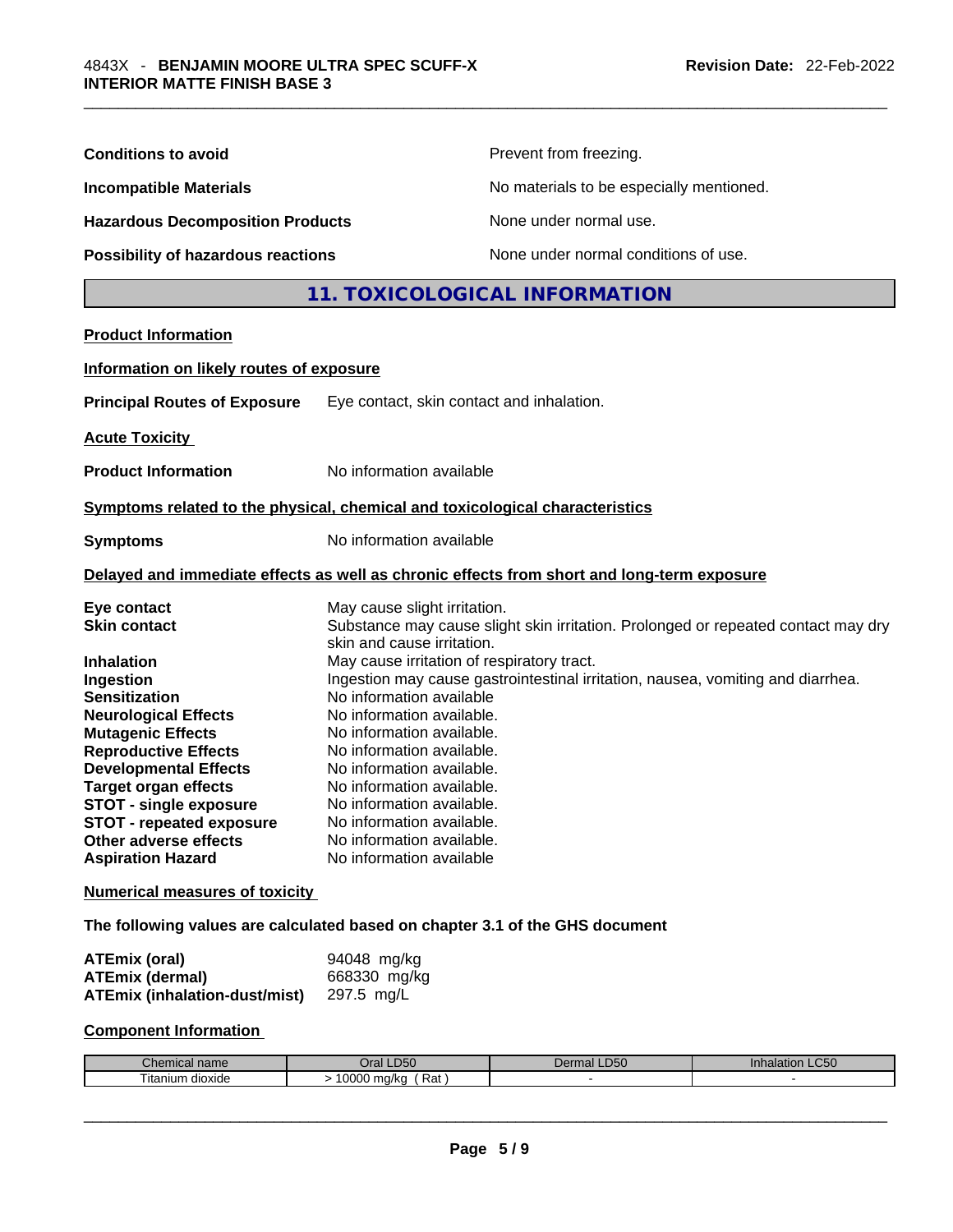| 13463-67-7                                                                                    |                      |                        |                       |
|-----------------------------------------------------------------------------------------------|----------------------|------------------------|-----------------------|
| Propanoic acid, 2-methyl-,<br>monoester with<br>2,2,4-trimethyl-1,3-pentanediol<br>25265-77-4 | $= 3200$ mg/kg (Rat) | > 15200 mg/kg (Rat)    | $\sim$                |
| Sodium C14-C16 olefin sulfonate<br>68439-57-6                                                 | $= 2220$ mg/kg (Rat) | $> 740$ mg/kg (Rabbit) | $> 52$ mg/L (Rat) 4 h |

#### **Chronic Toxicity**

#### **Carcinogenicity**

*The information below indicates whether each agency has listed any ingredient as a carcinogen:.* 

| <b>Chemical name</b>   | IARC                 | <b>NTP</b> | OSHA   |
|------------------------|----------------------|------------|--------|
|                        | 2B<br>Possible Human |            | ∟isted |
| `Titanium 、<br>dioxide | Carcinoɑen           |            |        |

• Although IARC has classified titanium dioxide as possibly carcinogenic to humans (2B), their summary concludes: "No significant exposure to titanium dioxide is thought to occur during the use of products in which titanium dioxide is bound to other materials, such as paint."

#### **Legend**

IARC - International Agency for Research on Cancer NTP - National Toxicity Program OSHA - Occupational Safety & Health Administration

**12. ECOLOGICAL INFORMATION** 

### **Ecotoxicity Effects**

The environmental impact of this product has not been fully investigated.

#### **Product Information**

#### **Acute Toxicity to Fish**

No information available

#### **Acute Toxicity to Aquatic Invertebrates**

No information available

#### **Acute Toxicity to Aquatic Plants**

No information available

#### **Persistence / Degradability**

No information available.

#### **Bioaccumulation**

There is no data for this product.

#### **Mobility in Environmental Media**

No information available.

**Ozone**<br>No information available

# No information available \_\_\_\_\_\_\_\_\_\_\_\_\_\_\_\_\_\_\_\_\_\_\_\_\_\_\_\_\_\_\_\_\_\_\_\_\_\_\_\_\_\_\_\_\_\_\_\_\_\_\_\_\_\_\_\_\_\_\_\_\_\_\_\_\_\_\_\_\_\_\_\_\_\_\_\_\_\_\_\_\_\_\_\_\_\_\_\_\_\_\_\_\_ **Component Information**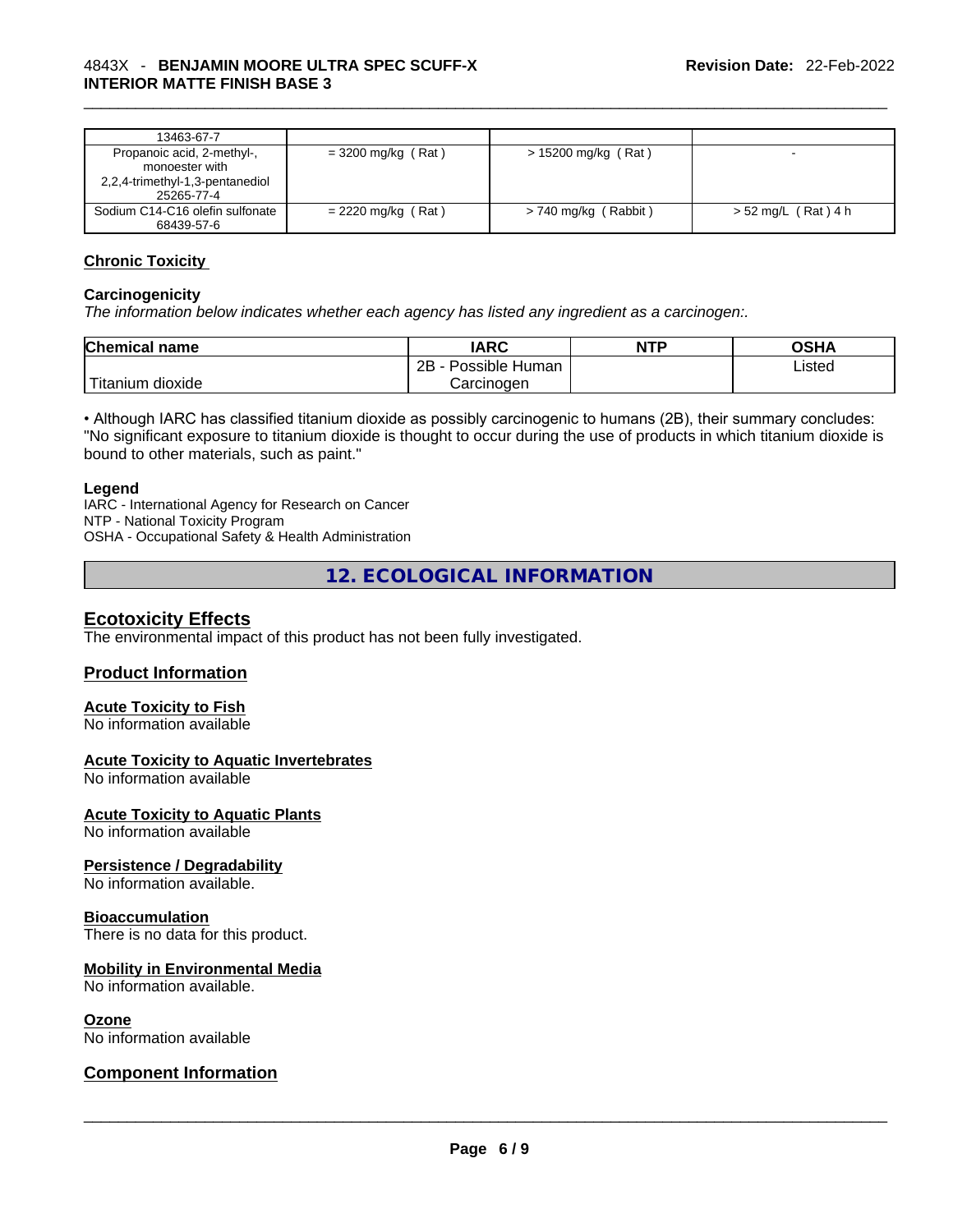#### **Acute Toxicity to Fish**

#### Titanium dioxide

 $LC50: > 1000$  mg/L (Fathead Minnow - 96 hr.)

#### **Acute Toxicity to Aquatic Invertebrates**

No information available

#### **Acute Toxicity to Aquatic Plants**

No information available

|                              | 13. DISPOSAL CONSIDERATIONS                                                                                                                                                                                               |  |
|------------------------------|---------------------------------------------------------------------------------------------------------------------------------------------------------------------------------------------------------------------------|--|
| <b>Waste Disposal Method</b> | Dispose of in accordance with federal, state, and local regulations. Local<br>requirements may vary, consult your sanitation department or state-designated<br>environmental protection agency for more disposal options. |  |
|                              | 14. TRANSPORT INFORMATION                                                                                                                                                                                                 |  |
| <b>DOT</b>                   | Not regulated                                                                                                                                                                                                             |  |
| <b>ICAO/IATA</b>             | Not regulated                                                                                                                                                                                                             |  |
| <b>IMDG/IMO</b>              | Not regulated                                                                                                                                                                                                             |  |
|                              | <b>15. REGULATORY INFORMATION</b>                                                                                                                                                                                         |  |

#### **International Inventories**

| <b>TSCA: United States</b> | Yes - All components are listed or exempt. |
|----------------------------|--------------------------------------------|
| <b>DSL: Canada</b>         | Yes - All components are listed or exempt. |

# **Federal Regulations**

| SARA 311/312 hazardous categorization |    |  |
|---------------------------------------|----|--|
| Acute health hazard                   | No |  |
| Chronic Health Hazard                 | No |  |
| Fire hazard                           | No |  |
| Sudden release of pressure hazard     | No |  |
| Reactive Hazard                       | No |  |

#### **SARA 313**

Section 313 of Title III of the Superfund Amendments and Reauthorization Act of 1986 (SARA). This product contains a chemical or chemicals which are subject to the reporting requirements of the Act and Title 40 of the Code of Federal Regulations, Part 372: \_\_\_\_\_\_\_\_\_\_\_\_\_\_\_\_\_\_\_\_\_\_\_\_\_\_\_\_\_\_\_\_\_\_\_\_\_\_\_\_\_\_\_\_\_\_\_\_\_\_\_\_\_\_\_\_\_\_\_\_\_\_\_\_\_\_\_\_\_\_\_\_\_\_\_\_\_\_\_\_\_\_\_\_\_\_\_\_\_\_\_\_\_

*None*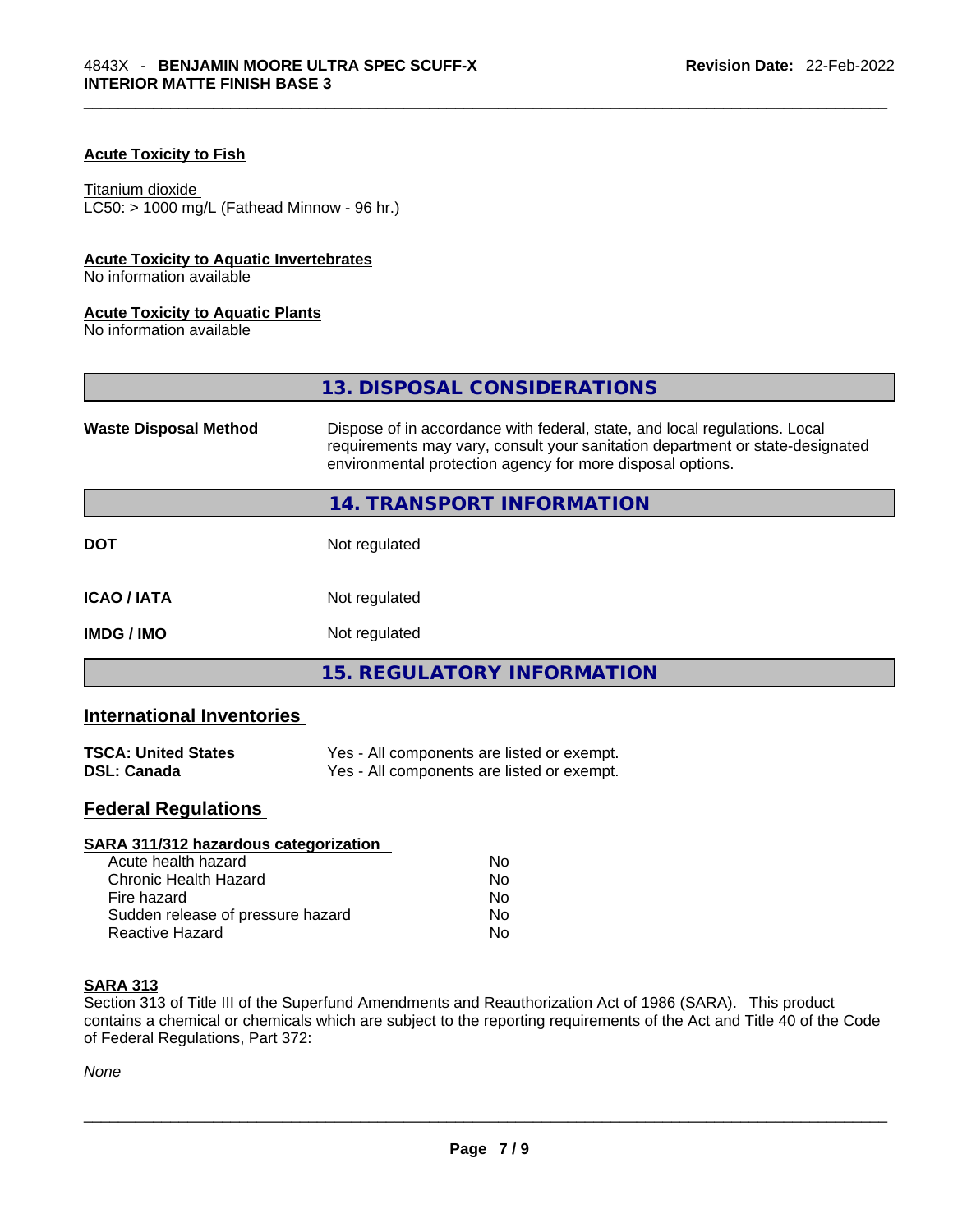**Clean Air Act,Section 112 Hazardous Air Pollutants (HAPs) (see 40 CFR 61)**

This product contains the following HAPs:

*None*

## **US State Regulations**

### **California Proposition 65**

**WARNING:** This product can expose you to chemicals including Titanium dioxide, which are known to the State of California to cause cancer, and Toluene which are known to the State of California to cause birth defects or other reproductive harm. For more information go to www.P65Warnings.ca.gov

#### **State Right-to-Know**

| $\sim$<br>--<br>. . m<br>.<br>чанк  | M | -------<br><b>Nev</b><br>Ωי | .<br>нс |
|-------------------------------------|---|-----------------------------|---------|
| $- \cdot$ .<br>dioxide<br>. itanıum |   |                             |         |

**Legend**

X - Listed

| <b>16. OTHER INFORMATION</b>                                                                                                                                                                                                                                                                                                                                                         |                        |                      |          |  |
|--------------------------------------------------------------------------------------------------------------------------------------------------------------------------------------------------------------------------------------------------------------------------------------------------------------------------------------------------------------------------------------|------------------------|----------------------|----------|--|
| HMIS -<br>Health: 1                                                                                                                                                                                                                                                                                                                                                                  | <b>Flammability: 0</b> | <b>Reactivity: 0</b> | $PPE: -$ |  |
| <b>HMIS Legend</b><br>0 - Minimal Hazard<br>1 - Slight Hazard<br>2 - Moderate Hazard<br>3 - Serious Hazard<br>4 - Severe Hazard<br>* - Chronic Hazard<br>X - Consult your supervisor or S.O.P. for "Special" handling instructions.<br>Note: The PPE rating has intentionally been left blank. Choose appropriate PPE that will protect employees from the hazards the material will |                        |                      |          |  |

*Caution: HMISÒ ratings are based on a 0-4 rating scale, with 0 representing minimal hazards or risks, and 4 representing significant hazards or risks. Although HMISÒ ratings are not required on MSDSs under 29 CFR 1910.1200, the preparer, has chosen to provide them. HMISÒ ratings are to be used only in conjunction with a fully implemented HMISÒ program by workers who have received appropriate HMISÒ training. HMISÒ is a registered trade and service mark of the NPCA. HMISÒ materials may be purchased exclusively from J. J. Keller (800) 327-6868.* 

 **WARNING!** If you scrape, sand, or remove old paint, you may release lead dust. LEAD IS TOXIC. EXPOSURE TO LEAD DUST CAN CAUSE SERIOUS ILLNESS, SUCH AS BRAIN DAMAGE, ESPECIALLY IN CHILDREN. PREGNANT WOMEN SHOULD ALSO AVOID EXPOSURE.Wear a NIOSH approved respirator to control lead exposure. Clean up carefully with a HEPA vacuum and a wet mop. Before you start, find out how to protect yourself and your family by contacting the National Lead Information Hotline at 1-800-424-LEAD or log on to www.epa.gov/lead.